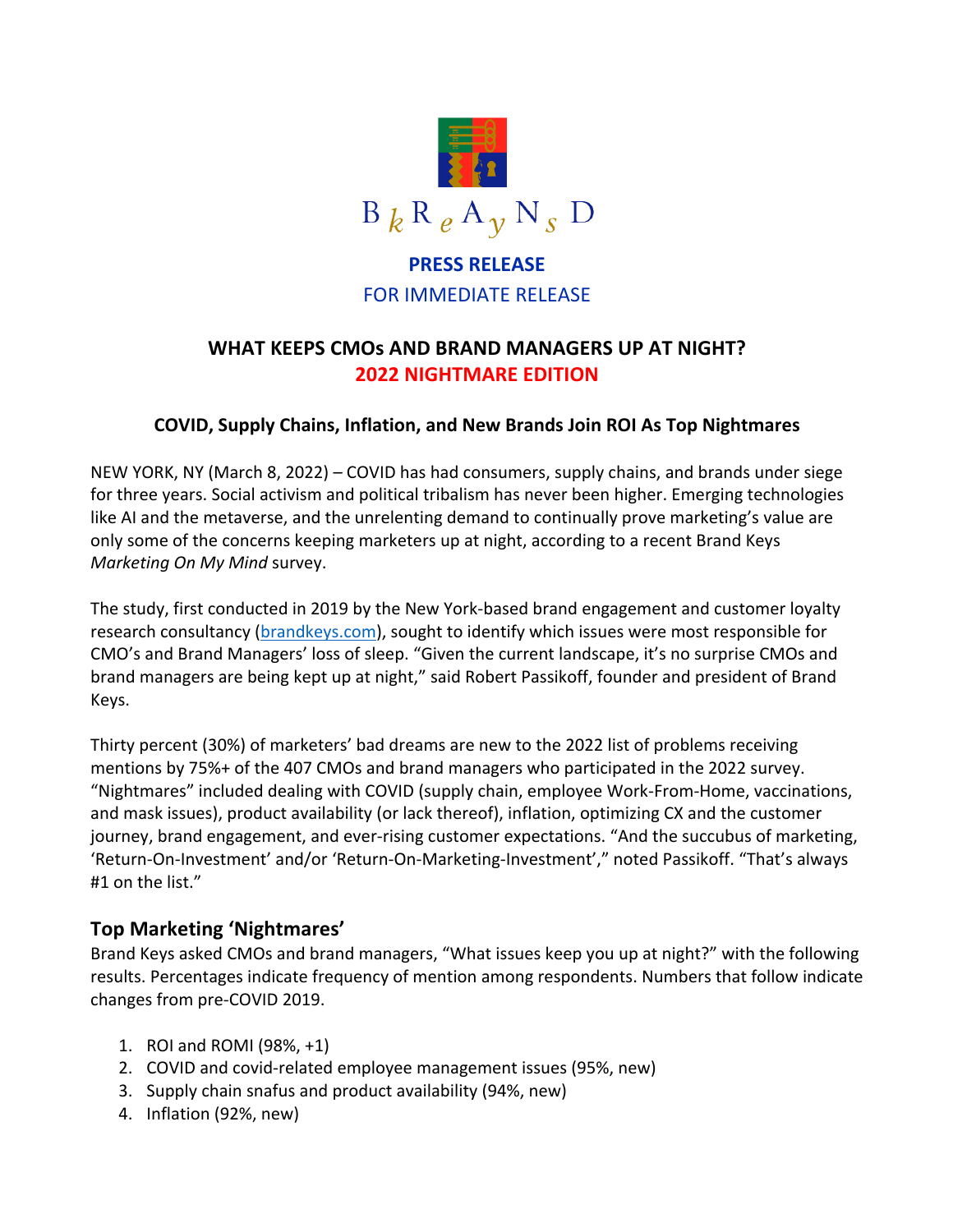- 5. Competition from new brands (91%, new)
- 6. Addressing innovation, AI, technology, the metaverse, and marketing automation (91%, -1)
- 7. Optimizing and owning CX and the customer journey (90%, new)
- 8. Establishing trust between my brand the consumer (90%, -5)
- 9. Consumer expectations regarding privacy, transparency, and CSR (90%, --)
- 10. Deployment of predictive consumer behavior analytics and technologies (90%, +4)
- 11. Proliferation of digital channels (89%, new)
- 12. Developing long-term/new strategies that align with corporate growth goals (88%, +8)
- 13. Keeping consumers engaged with my brand (86%, +11)
- 14. Managing agency relationships (84%, new)
- 15. Creating relevant and engaging advertising content and storytelling (83%, -5)
- 16. Growing consumer expectations and the gap between consumer desire and brand delivery (83%, +1)
- 17. Dealing with consumer tribalism and political dogma (82%, +5)
- 18. Data security issues (80%, -15)
- 19. Dealing with consumer advocacy and social activism (80%, -5)
- 20. Protecting my brand's equity (80%, +1)
- 21. Creating an 'unlearning curve' to move away from legacy marketing metrics (79%, +4)
- 22. Being replaced by a Chief Revenue Officer or CFO (77%, +2)
- 23. Better cross-platform synergy for brand marketing (75%, --)
- 24. Creating marketing synergy among different generational cohorts (75%, --)

# **New Bad Dreams For Brands**

New "nightmares" visiting themselves on CMOs and brand managers included:

- 1. COVID and COVID-related employee management issues
- 2. Supply chain snafus and product availability
- 3. Inflation
- 4. Competition from new brands
- 5. Optimizing and owning CX and the customer journey
- 6. Managing agency relationships
- 7. Proliferation of digital channels

"Dealing with competition has always been an integral part of brand marketing and management life. But now CMOs and brand managers are expressing worries about 'new brands.' The nightmare that has taken on 'monster-in-the-closet' status is 'keeping consumers engaged with my brand,' up 11% over the past three years. If you combine that with the terror of new brands entering the marketplace and you can understand why CMOs and brand managers toss and turn at night," noted Passikoff.

# **Consumer Insights For Insomnia-Inducing Issues**

"Who better than consumers to point the way to effective brand solutions," asked Passikoff, "And some insight-based sleep-aids for CMOs?" Nobody can deny COVID and its attendant restrictions have changed the course of consumer history. But if CMOs and brand managers take a deeper look at how, what, when, and where consumers reached for their wallets *before* the pandemic one starts to